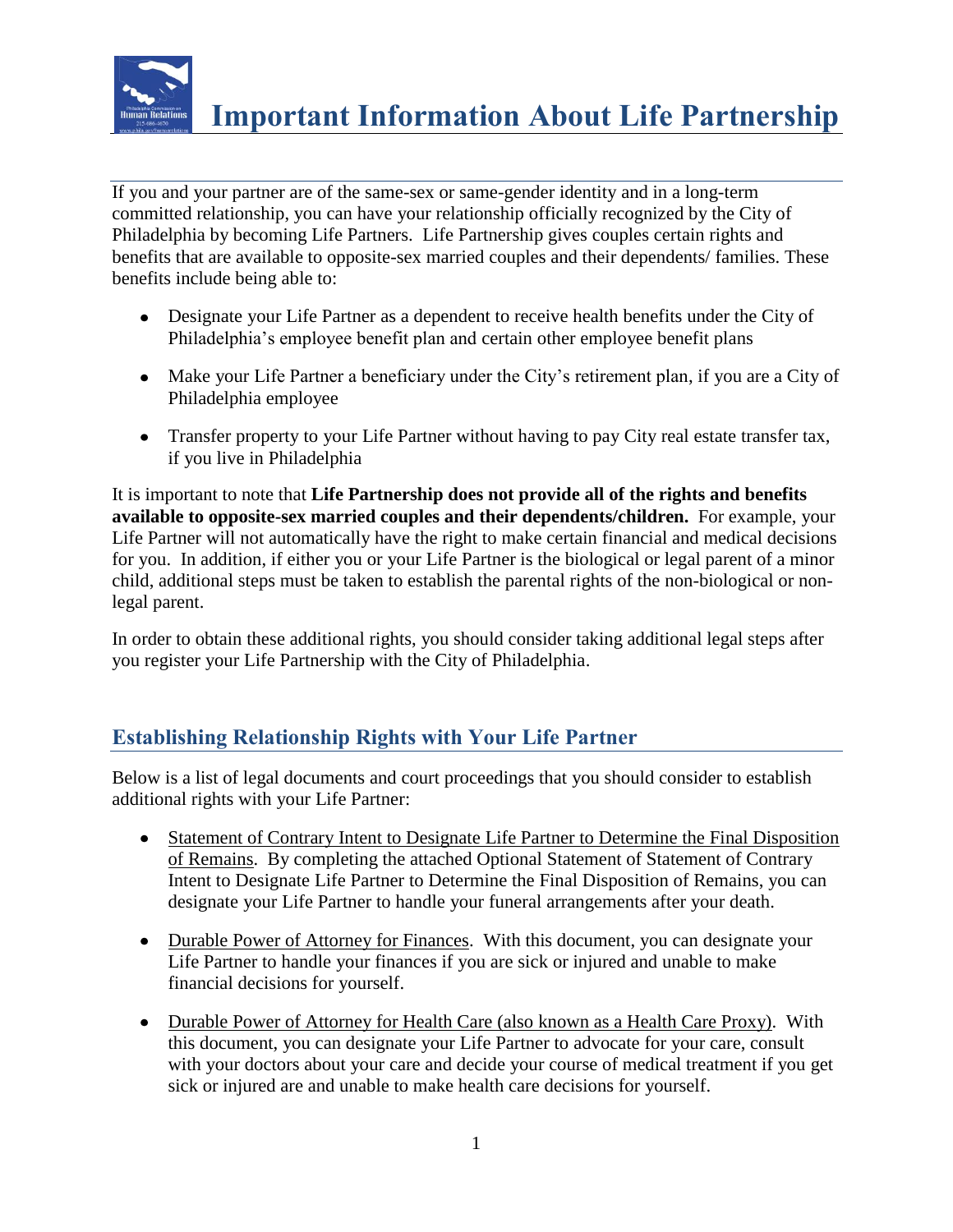

- Last Will and Testament (also known as a Will). A Will states your wishes for your property after your death. By creating a Will, you designate your Life Partner to handle your assets and debts, receive or distribute your property, take care of your minor children and receive any other rights that you currently have.
- Living Will. This is a document in which you state the medical treatment and lifeprolonging measures you do and do not want taken if you are in the final stages of a terminal illness or are in a persistent vegetative state.
- Standby Guardianship Designation. This document allows you to name your Life Partner to care for your child if you become terminally ill or incapacitated.
- Cohabitation Agreement (also known as a Domestic Partnership Agreement). With this document, you and your Life Partner can state the financial responsibilities and obligations you make to each other, both during the relationship and in the event that you separate.
- Real Estate Agreement. This document explains the financial and property rights you and your Life Partner have with respect to a particular piece of real estate.
- Mental Health Power of Attorney. This document allows you to designate your Life Partner to make certain decisions for you about mental health care. It also allows you to make decisions in advance about the types of mental health treatment you want to receive if you become incapable of making mental health care decisions for yourself.
- Health Insurance Portability & Accountability Act (HIPAA) Authorizations. By executing a HIPAA authorization, you can grant your Life Partner access to certain health information that is considered protected by federal law.

## **To Establish Relationship Rights with a Minor Child**

If either you or your Life Partner is the biological or legal parent of a minor child, below is a list of legal documents and court proceedings that will establish legal rights between the child and the Life Partner of the child's parent:

- Second-Parent Adoption. Second-parent adoption makes it possible for a non-biological or legal parent to legally establish parental rights with a child. A court order is needed to establish a second-parent adoption.
- Co-Parenting Agreement. If you and your Life Partner have not gone through second parent adoption proceedings, you can document each of your rights and responsibilities as parents in a Co-Parenting Agreement. However, because Co-Parenting Agreements are not court-ordered documents, a couple in Pennsylvania with a Co-Parenting